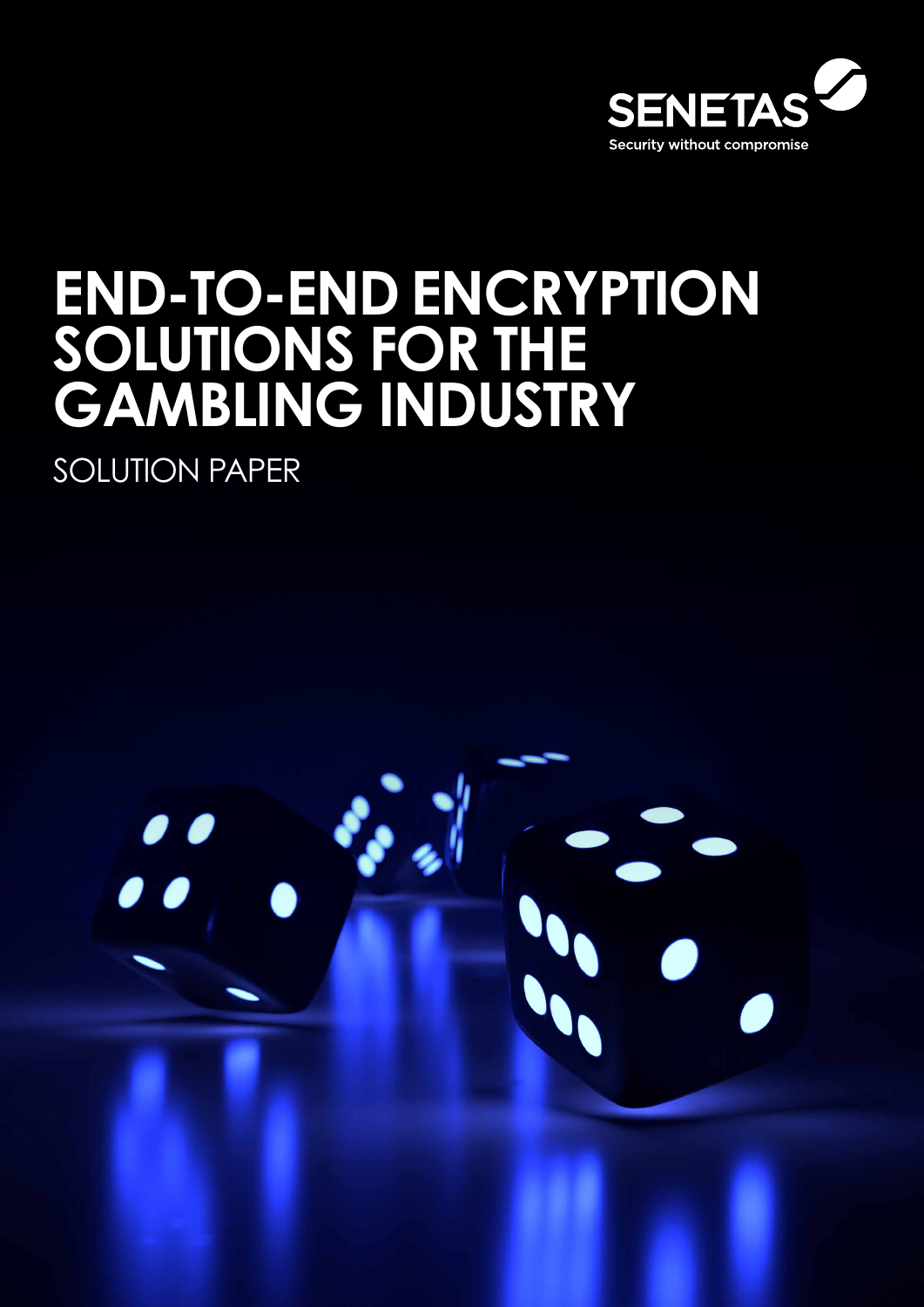# **GAME CHANGING TECHNOLOGY**

#### **Overview**

The gambling industry (including casinos, manufacturers of gaming technology, lottery operators and sports betting companies) has becoming increasingly dependent upon CCTV, Big Data Applications, Cloud and Data Centre Services.

High speed network-delivered services not only enable the gambling industryto maximise financial and operational efficiencies, they also support regulatory control and compliance.

However, because of the potential for significant financial gain, the gaming industry is a high-risk, highprofile target for cyber-criminals.

In a big-data world, the information exchanged across an organisation's high speed networks is often of a sensitive nature.

The security and integrity of this data is essential, whatever its use:

- Personal safety
- Requlatory compliance
- Operational standards
- Asset protection
- Business analytics
- Financial transactions

Whatever the application, from HD CCTV to big data analytics, networks require high-assurance data encryption security and maximum network performance.

Where the gambling industry differs from other commercial sectors is its dependence upon:

- Real-time data availability
- 100% data intearity
- High-definition video
- Ultra-high speed network performance
- Unified data, video and voice

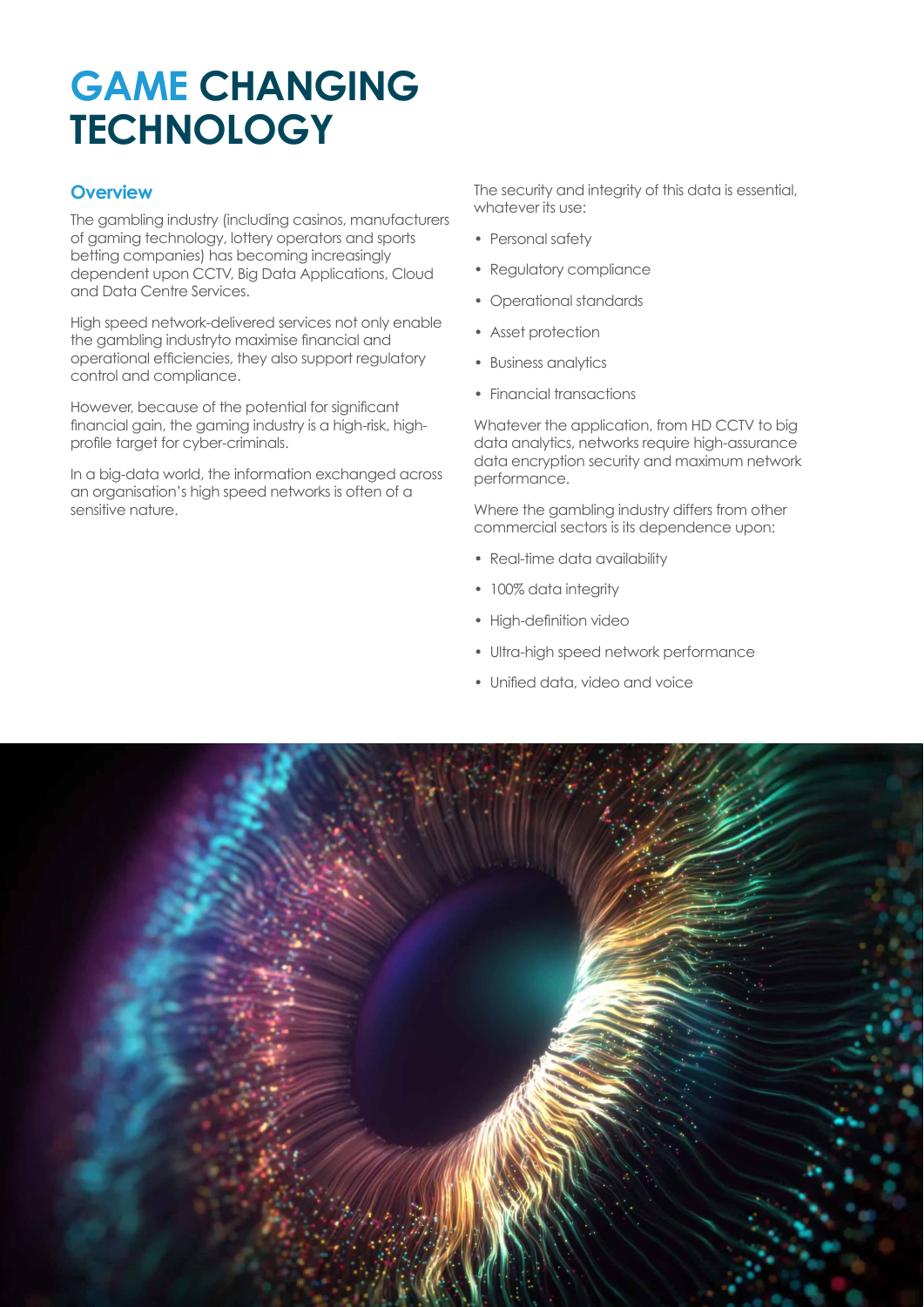# **CCTV ENCRYPTION**

#### **CCTV Encryption**

Robust encryption security and high speed data network performance are both essential to real-time HD CCTV monitoring.

This is where Senetas encryption solutions excel; delivering robust CCTV encryption without loss of network performance – the most challenging of network security tests.

As CCTV technology advances (EG: real-time HD streaming, face recognition, motion tracking and nightvision) the volume and sensitivity of data transmitted across an organisation's high speed networks increases.

Video content is tightly regulated in many countries. This not only impacts on the streaming of video content, but also on the storage, sharing and archiving of data.

The last, best line of defence is to ensure the data itself is protected. This means, when a successful network breach occurs, unauthorised parties are simply left with meaningless encrypted data.

Critical CCTV data protection issues include:

- Integrity prevention of interference with CCTV footage (EG. input of rogue data)
- Reliability provision of uninterrupted, real-time surveillance coverage
- Quality 100% HD quality video with no noise, jitter or latency
- Privacy compliance with identity and data protection obligations
- Complexity CCTV systems typically comprise multiple devices

Traditional "border" security has proved to be ineffective when it comes to preventing network breaches.

Unlike other encryption solutions, Senetas high assurance encryptors provide maximum protection without compromising data network performance.

Real-world tests repeatedly prove Senetas CN Series encryption technology maintains maximum HD CCTV image quality and real-time CCTV network performance.

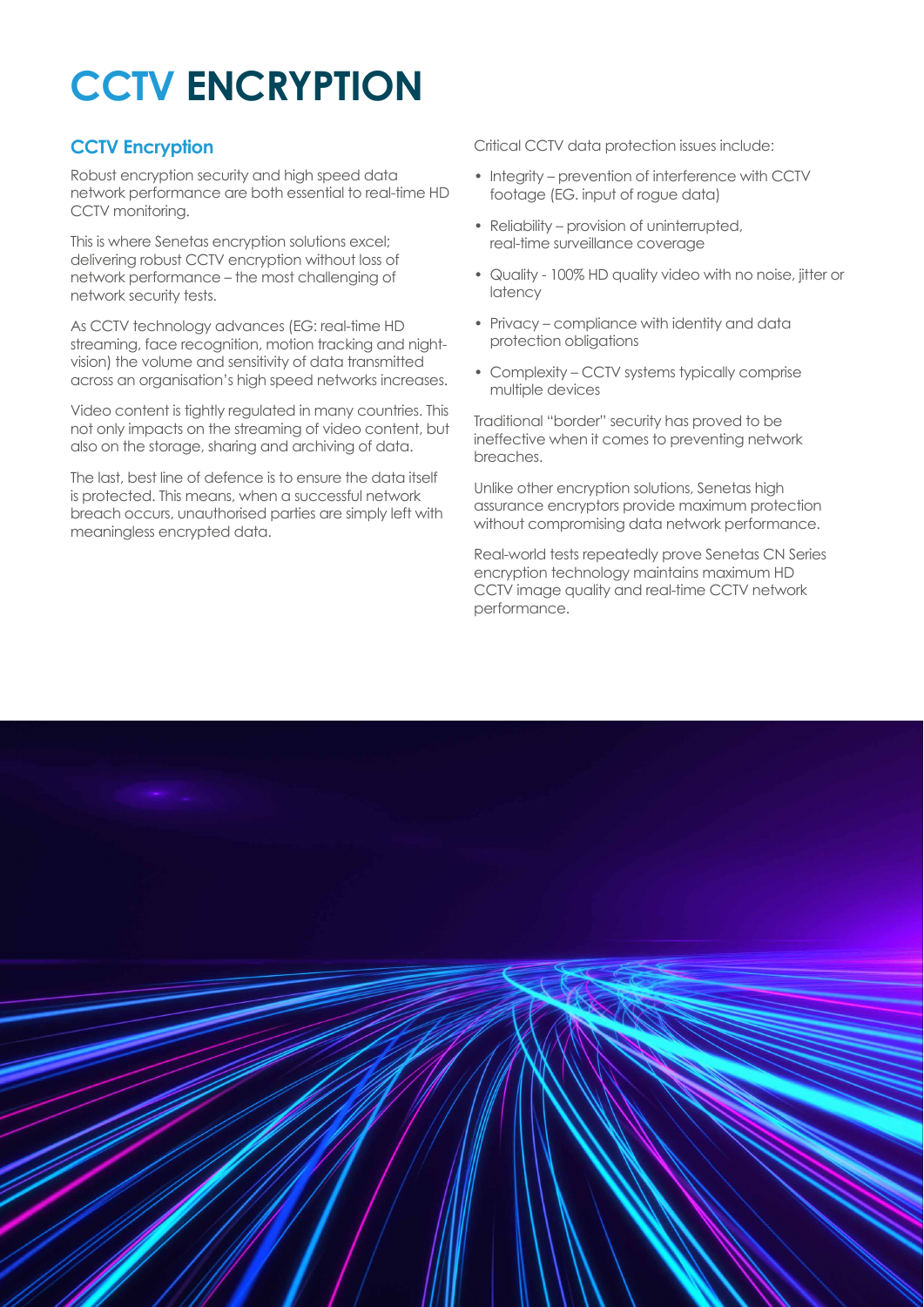# **BORDERLESS INFRASTRUCTURE**

#### **Big Data, Cloud & Data Centre Services**

The gambling industry continues to increase its use of Big Data applications and analytics to improve financial, competitive and operational performance.

The scalability, flexibility and on-demand nature of Cloud computing has proven popular within the gambling industry.

Organisations have been transitioning away from onpremises solutions as they seek operational efficiencies, greater systems availability, ease of management and lower cost of ownership of their IT infrastructure.

Consequently, data centre services have become essential resources for the processing, storage, backup and recovery of the rapidly growing volumes of data.

Systems redundancy and failover means this data is often located across multiple sites, to ensure business continuity.

As the gambling industry becomes more dependent upon high-speed data networks to facilitate day to day operations, it is inadvertently exposing itself to an increased risk of cyber-attack and the potentially catastrophic consequences of a data breach:

- Disruption of day-to-day operations
- Inability to meet compliance obligations
- Loss of reputation and brand equity
- Theft of intellectual property (IP)
- Financial penalties / loss or revenue
- Breach of data protection / privacy laws

High-speed data networks are not inherently secure. Organisations do not have 100% control over the networks they utilise. Consequently, the data travelling across these networks is vulnerable to:

- Eavesdropping
- Data theft
- Input of roque data
- Data redirection
- User or technical error
- Criminal negligence

#### **Notable Breaches**

Casinos and gambling applications have a reputation for strict security, but they are not immune to cyber attacks. In recent years, the industry has been hit by several high-profile breaches.

The Hard Rock Casino was hit by a series of data breaches between 2015 and 2017. Attackers were able to steal credit card details of guests at the resort using malware installed on POS systems.

Throughout the second half of 2019 and into 2020 reports were rife about a group of hackers targeting online betting sites. Hacks were confirmed by several gambling companies across South East Asia.

In 2020 a huge data breach was discovered at Clubillion. The breach exposed personally identifiable information of millions of customers, including email addresses, private messages and details of winnings.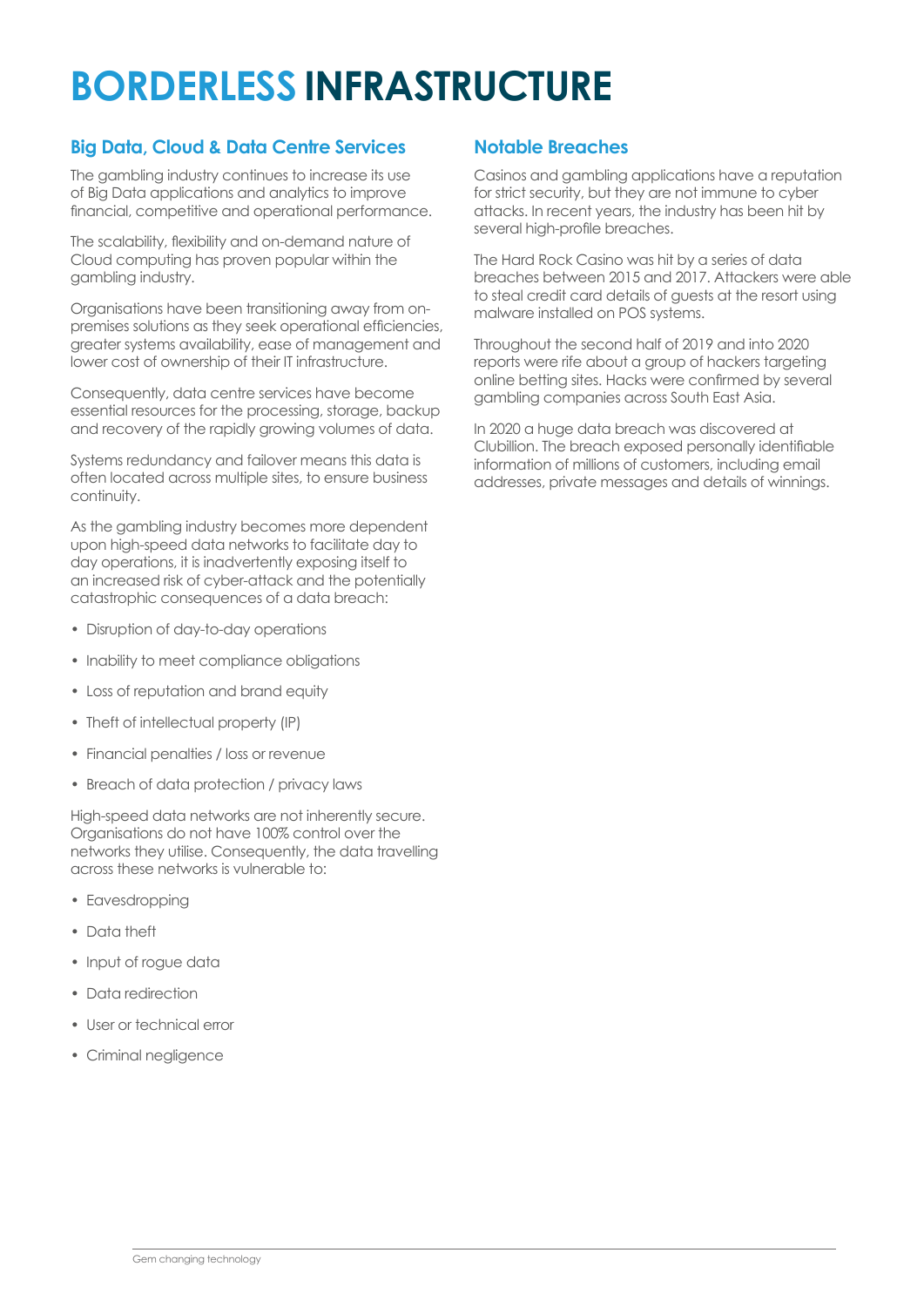## **END-TO-END ENCRYPTION SOLUTIONS**

#### **CN Series Encryption Hardware**

The CN Series of Ethernet encryptors provide certified, high-assurance data protection for core IT and communications network infrastructure.

All CN Series encryptors share a common encryption platform and are 100% compatible and interoperable.

CN Series hardware is used to secure sensitive data in motion across networks operating at anything from modest 10Mbps to ultra-fast 100Gbps bandwidths.

#### **CN4000**

Small form-factor (desktop) encryptors for 'in the field' network link security (e.g. CCTV) – offering 10Mbps, 100Mbps and 1Gbps bandwidth speeds.

#### **CN6000**

Rack-mounted high speed encryptors for businesscritical applications – offering 1Gbps to 10Gbps bandwidth speeds.

#### **CN9000**

Ultra-high bandwidth, rack-mounted encryptor with "mega-data" performance – offering speeds of up to 100Gbps.

#### **CV Series Virtualised Encryption**

The CV1000 virtual encryptor provides strong and effective data encryption for large-scale and virtualised wide-area networks.

Scalable to thousands of end-points, the CV series of virtual encryptors is a software application of the trusted Senetas encryption platform. It delivers costeffective, transport Layer agnostic data protection at up to 15Gbps (with DPDK).

As a Virtualised Network Function (VNF) that will run on any x86 hardware, the CV Series virtual encryptor is 100% interoperable with Senetas CN Series hardware encryptors and is built on FIPS compliant technology.

#### **SureDrop Encrypted File Sharing and Collaboration**

SureDrop delivers the file-sharing convenience of popular box-style applications, but with the addition of end-to-end encryption security and 100% data location control.

It also offers users a choice of the resilience of a bespoke, on-premises solution or the flexibility of a managed service provider solution.

SureDrop clients include government agencies and service providers that are concerned about the inherent risks associated with sharing documents outside of their protected LAN.

SureDrop represents a new way to enjoy secure file sharing; with the emphasis on delivering a service that meets the needs of large commercial and government organisations who are required to frequently share sensitive and confidential information across the web.

SureDrop also provides organisations with the userauthentication security benefits of active directory compatibility.

#### **Votiro Secure File Gateway**

Votiro Secure File Gateway leverages patented, next generation anti-malware technology to proactively protect your files from the most advanced, persistent cyber-attacks.

# VOTIRG

It sanitises incoming, shared and stored files, enterprise-wide; eliminating the risks associated with both known and zero-day, or undisclosed, attacks. At the same time, it preserves 100% of original file content and functionality, without disrupting user workflows.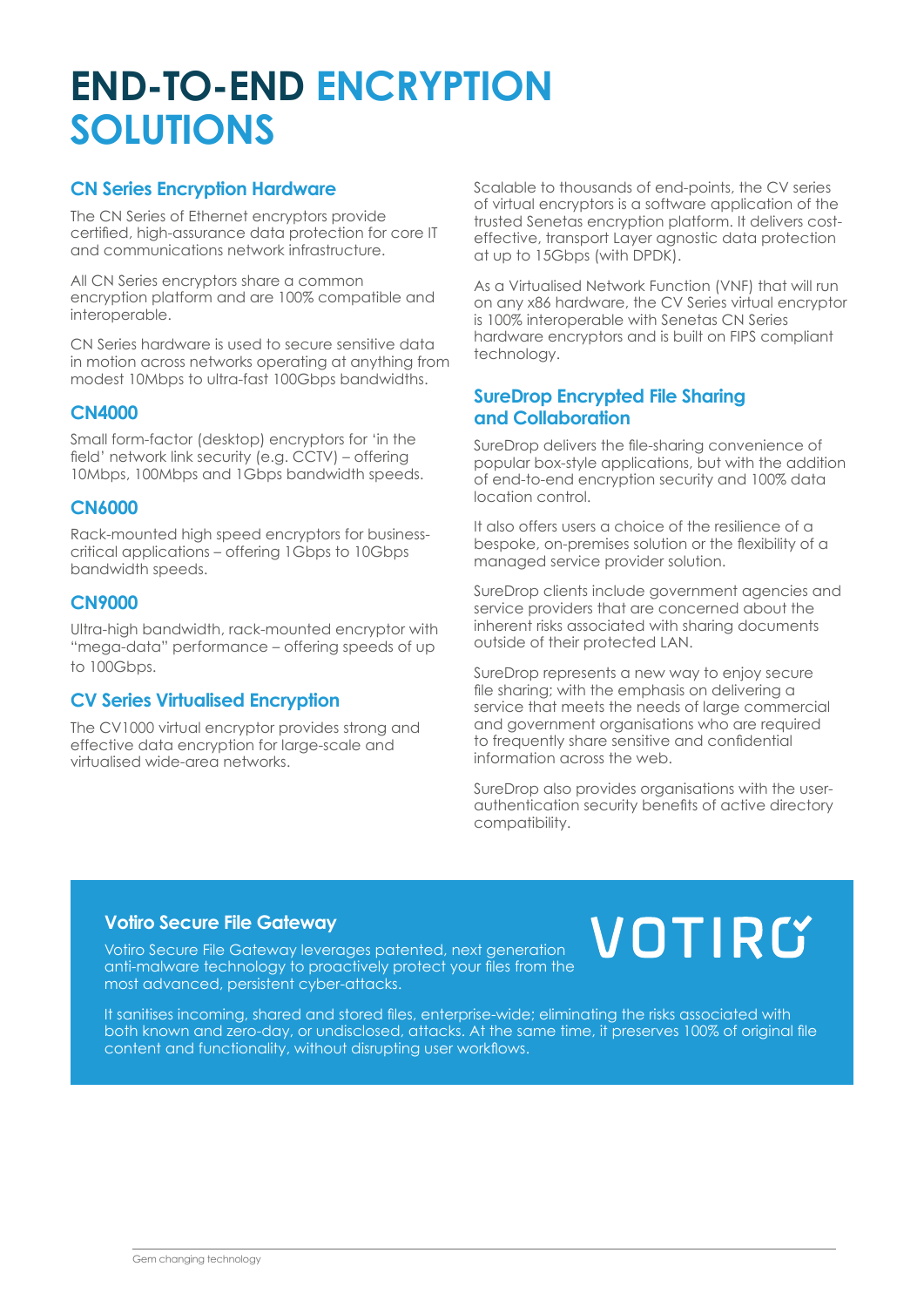## **WHAT MAKES SENETAS STAND OUT?**



### **Best Performance**

#### High-speed

The designed-in, market-leading performance capabilities of Senetas encryption solutions are what make them stand out from the crowd.

Whether operating at 10Mbps, 100Mbps, 1Gbps, 10Gbps or 100Gbps; time after time, they consistently win competitive performance tests.

Their encryption speeds, near-zero data overhead and near-zero latency make Senetas encryption solutions ideally suited to the most demanding network environments.

#### Ultra-low latency

Senetas high-speed encryption solutions operate in full duplex mode at full line speed 99.99% without loss of packets.

Latency is not affected by packet size (<2 microseconds per unit at 100Gbps) meaning maximum throughput with near zero protocol overhead.

Importantly, by using Field Programmable Gate Array (FPGA) technology, this outstanding performance is predictable and dependable.

#### Zero impact

The zero impact of Senetas encryptors is not limited to network bandwidth and latency; it extends to network operations and management.

They simply fit in within the user network. They don't require changes to other devices or network reorganisation; making them a favourite among network engineers.



### **High-Assurance** Certification in-depth

Senetas CN Series encryptors include the only multicertified products of their types, as a result they are trusted by governments and defence forces around the world.

Rigorous testing is carried out over many years and provides our government and commercial customers with maximum confidence. Senetas CN Series encryption solutions are certified by: FIPS, Common Criteria and NATO.

For over 20 years, Senetas R&D has included a commitment to 'certification in depth'. Customers value the benefits of exhaustive and ongoing testing authorities' product evaluation.

#### Best encryption key management

All Senetas products adopt state-of-the-art encryption key management. Your encryption keys are only ever held by and accessible to you, on your premises; securely stored and encrypted.

### Solution integrity

Senetas encryptors provide maximum solution integrity; unlike 'low assurance' solutions, such as router-based network data encryption or multi-function devices with embedded encryption.

Senetas high-assurance encryption solutions feature dedicated, tamper-proof hardware and provide gapless, end-to-end, authenticated encryption with standards-based (AES256) encryption algorithms.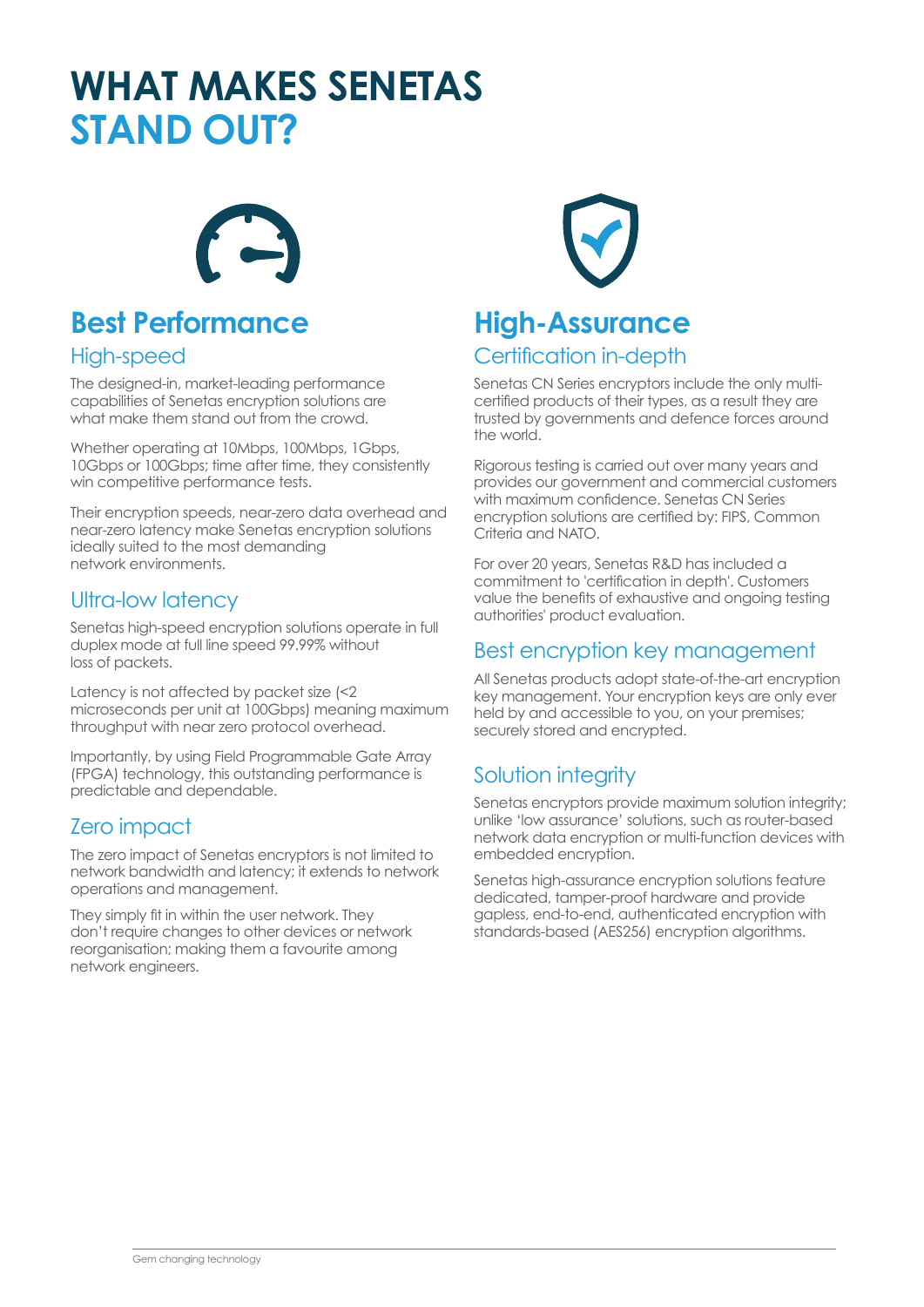



### **Versatile & Simple**

#### Crypto-agility

All Senetas encryption solutions are agile by design; from 100% compatibility and interoperability to customisable encryption and FPGA based flexibility.

Selected Senetas encryptors also support Quantum Key Distribution (Quantum Cryptography) and Quantum Random Number Generation, for long-term data security.

#### Support for all topologies

Senetas CN series encryptors operate in point-topoint, point-to-multipoint and fully meshed network topologies. Senetas CN9000 encryptors are the only 100Gbps encryptors that support multipoint-tomultipoint topologies.

#### Custom encryption

In addition to the standards-based AES256 and 128-bit algorithms, Senetas CN series encryptors support the use of customer-requested algorithms, custom curves (BYOC) and entropy (BYOE).

#### Ease of use

Set and forget simplicity and network transparency are underlying Senetas design themes. They ensure ease of implementation, operation and management. All Senetas encryption solutions feature automatic zerotouch key management. They also feature automatic network discovery and connection.

#### Local or centralised management

Configuration may be performed locally or remotely through the intuitive Senetas CM7 management software; which acts as the Certificate Authority in a network of encryptors by signing and distributing X.509 certificates.

### **Low Cost, High Efficiency** Suitability

All Senetas CN Series solutions operate at full line speed; enable maximum network performance and deliver 'set and forget' management simplicity.

The business investment case out-performs even 'cheap and cheerful' low-assurance solutions that prove very costly over time.

It is not necessary, nor beneficial, to opt for low-cost, low-assurance solutions to meet the toughest business case and TCO requirements.

#### Cost-efficiency

Senetas encryption solutions provide excellent TCO through a mix of network bandwidth savings, ease of management and reliability.

Longevity, interoperability, backward compatibility, minimal installation and management costs and solution flexibility all contribute to a rapid ROI.

Other cost benefits include, low power consumption minimal rack space use and combined rack space/ power utilisation efficiency.

#### **Reliability**

All Senetas hardware encryption solutions boast 99.999% uptime. Carrier-grade, rack mounted devices are hot-swappable and provide further network operations uptime benefits thanks to dual redundancy of consumables, such as fans and power supplies.

#### **Flexibility**

The use of FPGA technology enables maximum operational flexibility. This enables on-going operational simplicity, such as infield upgradability, as customers' requirements change; helping to protect their investment in technology.